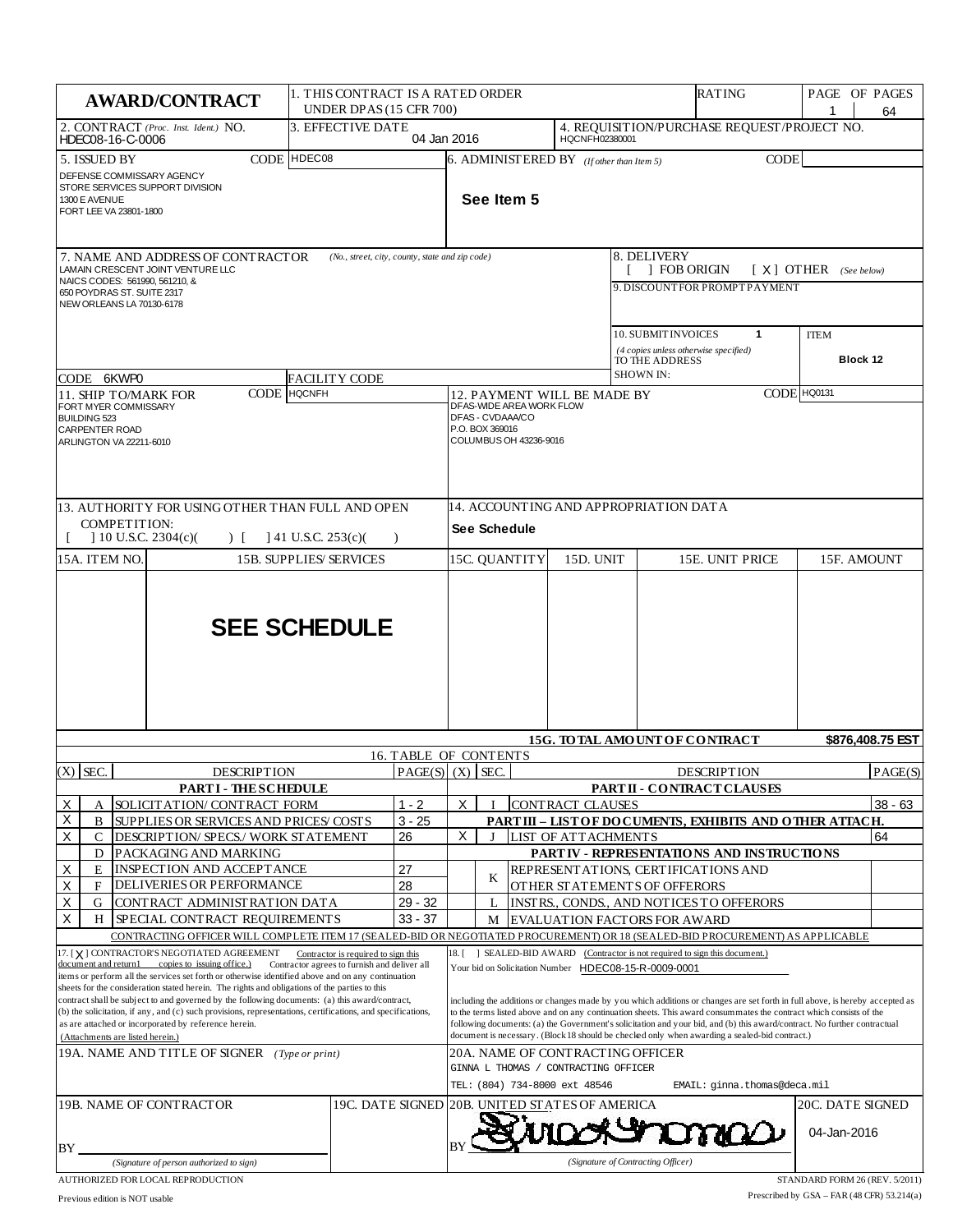Section A - Solicitation/Contract Form

## CLAUSES INCORPORATED BY FULL TEXT

## **IMPORTANT INFORMATION FREEDOM OF INFORMATION ACT (FOIA)**

Upon award of this contract, the Agency intends to make public the total contract award amount, as well as any awarded individual contract line item pricing (CLIN or Sub-CLIN), within the Agency's electronic reading room located at www.commissaries.com and on the Government Point of Entry (GPE) www.fbo.gov.

Unexercised Option year prices will not be published.

This action is taken to ensure contract award information is available to the general public pursuant to the President's January 21, 2009 memorandum regarding the Freedom of Information Act.

Be advised that the contract(s) resulting from this solicitation will be posted at two distinct points during the procurement cycle:

 RECENT CONTRACT AWARDS: The first posting will take place immediately after the contracts are awarded and will contain only the base year pricing.

HISTORICAL PRICING: The second posting will take place when it is time for re-solicitation of an existing contract and will contain all CLIN and Sub-CLIN prices for the base period and all exercised options from the contract(s) under re-solicitation.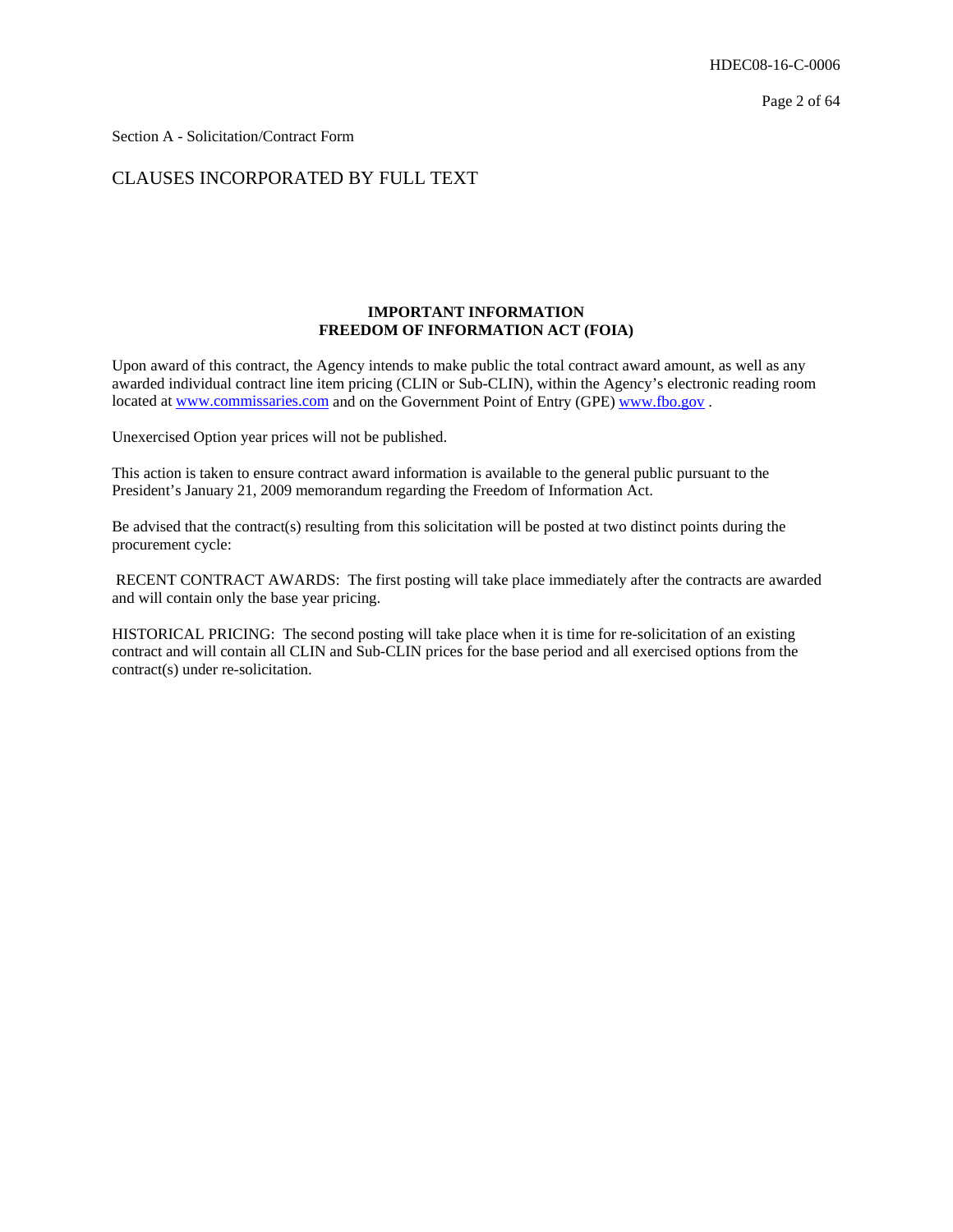HDEC08-16-C-0006 Page 3 of 64 Section B - Supplies or Services and Prices ITEM NO SUPPLIES/SERVICES QUANTITY UNIT UNIT PRICE AMOUNT  $0.0001$  \$0.00 SERVICES: NON-PERSONAL **FFP** Provide all of the necessary supervision, personnel, supplies and equipment to perform Shelf Stocking, Receiving/Storage/Holding Area (RSHA) and Custodial Operations for the Fort Myer Commissary located at Fort Myer, Virginia, in accordance with Attachment 1, the Performance Work Statement (PWS) and all terms and conditions herein. BASE YEAR: February 1, 2016 through January 31, 2017 FOB: Destination PURCHASE REQUEST NUMBER: HQCNFH02380001 NET AMT \$0.00 PSC CD: S299 ITEM NO SUPPLIES/SERVICES QUANTITY UNIT UNIT PRICE AMOUNT 0001AA 6001AA 775,896 Case \$0.5228 \$405,638.43 EST SHELF STOCKING OPERATIONS FFP Perform Shelf Stocking Operations (includes overwrites between 0 and 8%) in accordance with Attachment 1, PWS. NOTE: The quantity shown is an ESTIMATED quantity. FOB: Destination PURCHASE REQUEST NUMBER: HQCNFH02380001 NET AMT \$405,638.43 (EST.)

\$405,638.43

 ACRN AA CIN: 000000000000000000000000000000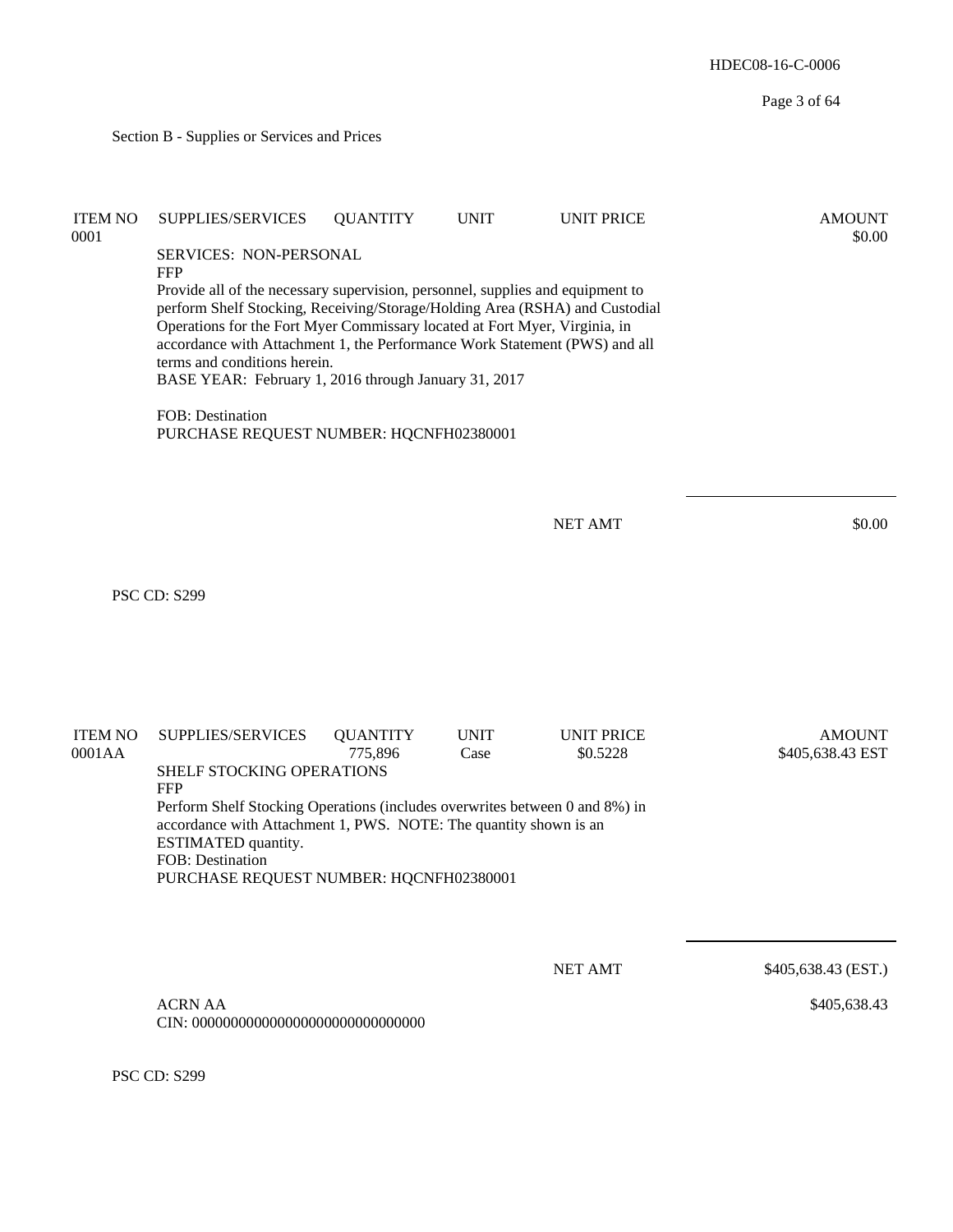| <b>ITEM NO</b><br>0001AB | SUPPLIES/SERVICES<br><b>OVERWRITES</b><br><b>FFP</b><br>Overwrites (cases exceeding 8% of the total monthly cases, IAW paragraph 4.3.3.8<br>of the PWS @ the unit price of 60% of the case price reflected in subline AA<br>above). NOTE: The quantity shown is an ESTIMATED quantity.<br><b>FOB</b> : Destination<br>PURCHASE REQUEST NUMBER: HQCNFH02380001 | <b>QUANTITY</b><br>15,000 | <b>UNIT</b><br>Case  | <b>UNIT PRICE</b><br>\$0.3136 | <b>AMOUNT</b><br>\$4,704.00 EST |
|--------------------------|---------------------------------------------------------------------------------------------------------------------------------------------------------------------------------------------------------------------------------------------------------------------------------------------------------------------------------------------------------------|---------------------------|----------------------|-------------------------------|---------------------------------|
|                          | <b>ACRN AA</b>                                                                                                                                                                                                                                                                                                                                                |                           |                      | <b>NET AMT</b>                | \$4,704.00 (EST.)<br>\$4,704.00 |
|                          | <b>PSC CD: S299</b>                                                                                                                                                                                                                                                                                                                                           |                           |                      |                               |                                 |
| <b>ITEM NO</b><br>0001AC | SUPPLIES/SERVICES<br><b>INVENTORY PREPARATION</b><br><b>FFP</b><br>Perform Inventory Preparation Services in accordance with Attachment 1, PWS.<br>NOTE: The quantity shown is an ESTIMATED quantity.<br><b>FOB</b> : Destination<br>PURCHASE REQUEST NUMBER: HQCNFH02380001                                                                                  | <b>QUANTITY</b><br>100    | <b>UNIT</b><br>Hours | <b>UNIT PRICE</b><br>\$19.27  | <b>AMOUNT</b><br>\$1,927.00 EST |
|                          | <b>ACRN AA</b>                                                                                                                                                                                                                                                                                                                                                |                           |                      | <b>NET AMT</b>                | \$1,927.00 (EST.)<br>\$1,927.00 |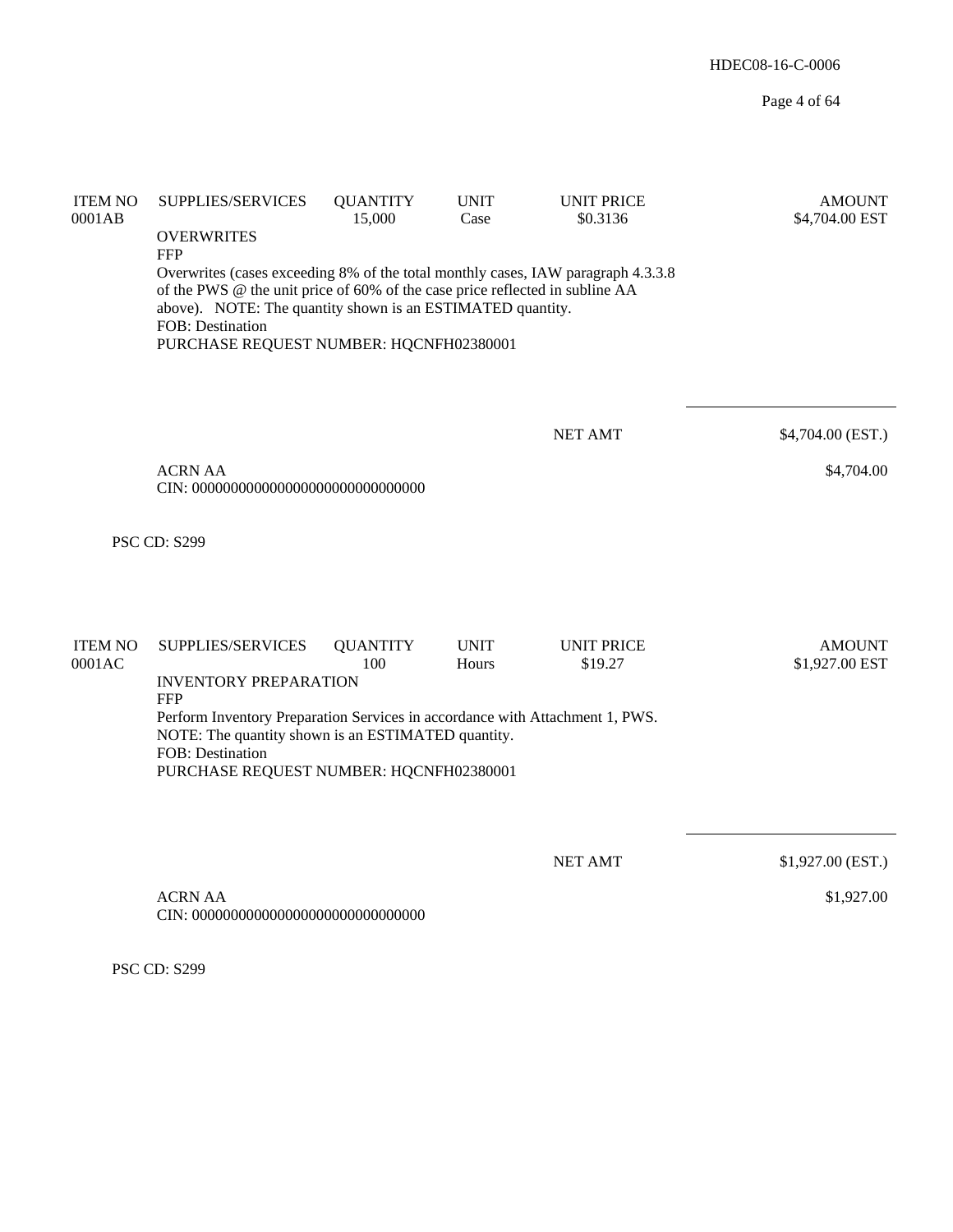Page 5 of 64

| <b>ITEM NO</b><br>0001AD | SUPPLIES/SERVICES<br>RECEIVING/STORAGE/HOLDING AREA OPERATION                                                                                                                                                | <b>QUANTITY</b><br>12 | <b>UNIT</b><br>Months | <b>UNIT PRICE</b><br>\$10,878.00 | <b>AMOUNT</b><br>\$130,536.00 |  |  |  |
|--------------------------|--------------------------------------------------------------------------------------------------------------------------------------------------------------------------------------------------------------|-----------------------|-----------------------|----------------------------------|-------------------------------|--|--|--|
|                          | <b>FFP</b><br>Perform Receiving/Storage/Holding Area Operations in accordance with<br>Attachment 1, PWS.<br>FOB: Destination<br>PURCHASE REQUEST NUMBER: HQCNFH02380001                                      |                       |                       |                                  |                               |  |  |  |
|                          |                                                                                                                                                                                                              |                       |                       |                                  |                               |  |  |  |
|                          |                                                                                                                                                                                                              |                       |                       | <b>NET AMT</b>                   | \$130,536.00                  |  |  |  |
|                          | <b>ACRN AA</b>                                                                                                                                                                                               |                       |                       |                                  | \$130,536.00                  |  |  |  |
|                          |                                                                                                                                                                                                              |                       |                       |                                  |                               |  |  |  |
|                          | <b>PSC CD: S299</b>                                                                                                                                                                                          |                       |                       |                                  |                               |  |  |  |
| <b>ITEM NO</b><br>0001AE | SUPPLIES/SERVICES                                                                                                                                                                                            | <b>QUANTITY</b><br>16 | <b>UNIT</b><br>Hours  | <b>UNIT PRICE</b><br>\$21.86     | <b>AMOUNT</b><br>\$349.76 EST |  |  |  |
|                          | MATERIAL HANDLING SUPPORT (MHE)                                                                                                                                                                              |                       |                       |                                  |                               |  |  |  |
|                          | <b>FFP</b><br>Perform MHE support for inventories in accordance with Attachment 1, PWS.<br>NOTE: The quantity shown is an ESTIMATED quantity.<br>FOB: Destination<br>PURCHASE REQUEST NUMBER: HQCNFH02380001 |                       |                       |                                  |                               |  |  |  |
|                          |                                                                                                                                                                                                              |                       |                       |                                  |                               |  |  |  |
|                          |                                                                                                                                                                                                              |                       |                       | <b>NET AMT</b>                   | \$349.76 (EST.)               |  |  |  |
|                          | <b>ACRN AA</b>                                                                                                                                                                                               |                       |                       |                                  | \$349.76                      |  |  |  |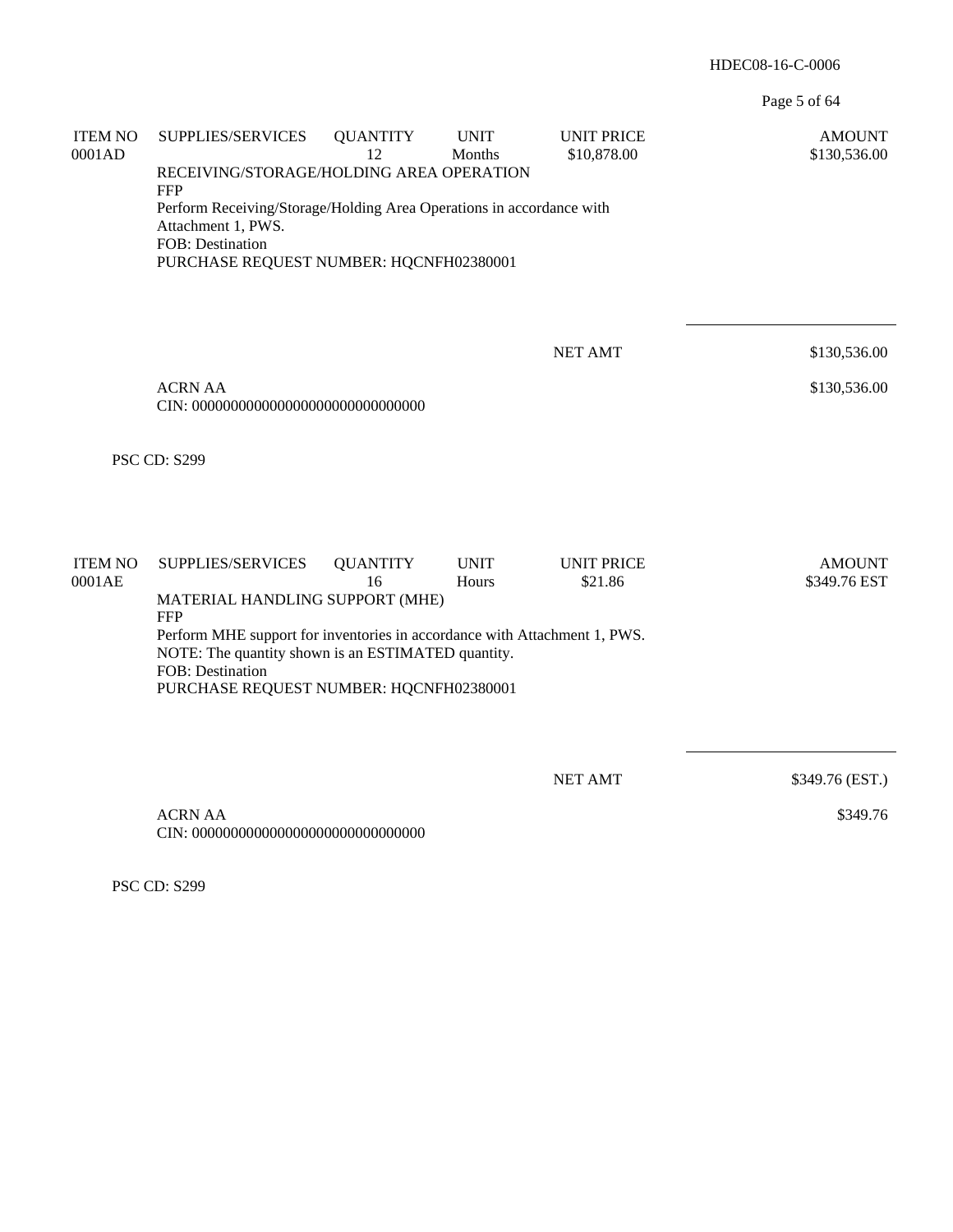Page 6 of 64

| <b>ITEM NO</b><br>0001AF | SUPPLIES/SERVICES                                                                                                                                                                                                                            | <b>QUANTITY</b><br>12 | <b>UNIT</b><br>Months | <b>UNIT PRICE</b><br>\$22,216.90 | <b>AMOUNT</b><br>\$266,602.80 |  |  |  |
|--------------------------|----------------------------------------------------------------------------------------------------------------------------------------------------------------------------------------------------------------------------------------------|-----------------------|-----------------------|----------------------------------|-------------------------------|--|--|--|
|                          | <b>CUSTODIAL OPERATIONS (MAIN)</b>                                                                                                                                                                                                           |                       |                       |                                  |                               |  |  |  |
|                          | <b>FFP</b><br>Perform Custodial Operations EXCLUDING the Meat Processing, Preparation,<br>and Wrapping Area, RSHA, and Outside Areas in accordance with Attachment 1,<br>PWS.<br>FOB: Destination<br>PURCHASE REQUEST NUMBER: HQCNFH02380001 |                       |                       |                                  |                               |  |  |  |
|                          |                                                                                                                                                                                                                                              |                       |                       |                                  |                               |  |  |  |
|                          |                                                                                                                                                                                                                                              |                       |                       | <b>NET AMT</b>                   | \$266,602.80                  |  |  |  |
|                          | <b>ACRN AA</b>                                                                                                                                                                                                                               |                       |                       |                                  | \$266,602.80                  |  |  |  |
|                          | <b>PSC CD: S299</b>                                                                                                                                                                                                                          |                       |                       |                                  |                               |  |  |  |
|                          |                                                                                                                                                                                                                                              |                       |                       |                                  |                               |  |  |  |
| <b>ITEM NO</b><br>0001AG | SUPPLIES/SERVICES                                                                                                                                                                                                                            | <b>QUANTITY</b><br>12 | <b>UNIT</b><br>Months | <b>UNIT PRICE</b><br>\$4,443.38  | <b>AMOUNT</b><br>\$53,320.56  |  |  |  |
|                          | <b>CUSTODIAL OPERATIONS (MEAT ROOM)</b><br><b>FFP</b>                                                                                                                                                                                        |                       |                       |                                  |                               |  |  |  |
|                          | Perform Meat Processing, Preparation and Wrapping Area Custodial tasks in<br>accordance with Attachment 1, PWS.<br>FOB: Destination                                                                                                          |                       |                       |                                  |                               |  |  |  |
|                          | PURCHASE REQUEST NUMBER: HQCNFH02380001                                                                                                                                                                                                      |                       |                       |                                  |                               |  |  |  |
|                          |                                                                                                                                                                                                                                              |                       |                       |                                  |                               |  |  |  |
|                          |                                                                                                                                                                                                                                              |                       |                       | <b>NET AMT</b>                   | \$53,320.56                   |  |  |  |
|                          | <b>ACRN AA</b>                                                                                                                                                                                                                               |                       |                       |                                  | \$53,320.56                   |  |  |  |
|                          |                                                                                                                                                                                                                                              |                       |                       |                                  |                               |  |  |  |